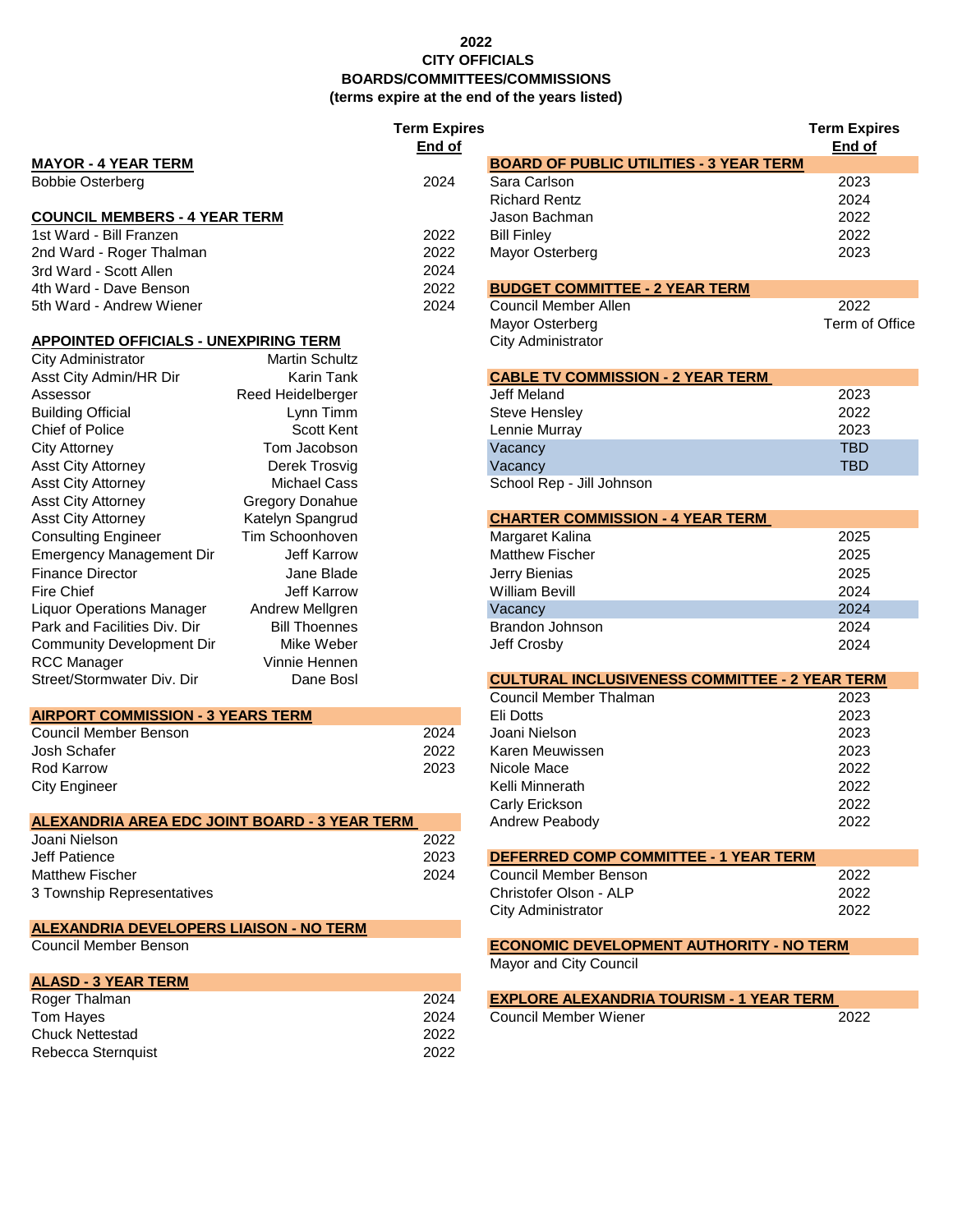### **2022 CITY OFFICIALS BOARDS/COMMITTEES/COMMISSIONS (terms expire at the end of the years listed)**

|                                                            | <b>Term Expires</b> |                                                      | <b>Term Exp</b> |
|------------------------------------------------------------|---------------------|------------------------------------------------------|-----------------|
|                                                            | End of              |                                                      | End o           |
| <b>HOUSING &amp; REDEVELOPMENT AUTHORITY - 5 YEAR TERM</b> |                     | <b>PLANNING COMMISSION - 3 YEAR TERM</b>             |                 |
| (EXPIRES JUNE 13)                                          |                     | Council Member Franzen                               | 2023            |
| <b>Council Member Allen</b>                                | 2024                | Shane Schmidt                                        | 2024            |
| (Council Rep. Term - Annual 1/1 to 12/31)                  |                     | <b>Tyler Notch</b>                                   | 2023            |
| Nicholas Heydt                                             | 2027                | <b>Chris Huether</b>                                 | 2022            |
| Molly Larson                                               | 2023                | Deb Parrott                                          | 2022            |
| Carol Wenner                                               | 2026                | Susan Anderson                                       | 2024            |
| Roger Thalman                                              | 2025                | <b>Adam Barnett</b>                                  | 2024            |
| Cindy Bigger                                               | 2025                | <b>City Attorney</b>                                 |                 |
| Lawrence Keenan                                            | 2026                | <b>City Engineer</b>                                 |                 |
|                                                            |                     | <b>Building Official</b>                             |                 |
| <b>INDUSTRIAL PARK BOARD OF DESIGN - 1 YEAR TERM</b>       |                     | Community Development Dir.                           |                 |
| Council Member Franzen                                     | 2022                |                                                      |                 |
|                                                            |                     | <b>POLICE CIVIL SERVICE COMMISSION - 3 YEAR TERM</b> |                 |
| <b>JOINT AIRPORT ZONING BOARD - 2 YEAR TERM</b>            |                     | <b>Jeff James</b>                                    | 2021            |
| <b>Council Member Benson</b>                               | 2022                | John Phillips                                        | 2022            |
| Paul Nelson                                                | 2022                | Colleen Boesen                                       | 2023            |
|                                                            |                     |                                                      |                 |
| <b>LAKES AREA EDA - TERM OF OFFICE</b>                     |                     | <b>PRESIDENT PROTEM OF COUNCIL - 1 YEAR TERM</b>     |                 |
| Mayor                                                      |                     | <b>Council Member Thalman</b>                        | 2021            |
| <b>LEGISLATIVE COMMITTEE - 1 YEAR TERM</b>                 |                     | <b>RCC COMMISSION - 3 YEAR TERM</b>                  |                 |
| <b>Council Member Benson</b>                               | 2022                | Council Member Franzen                               | 2024            |
| Council Member Franzen                                     | 2022                | <b>Paul Schwartz</b>                                 | 2024            |
| <b>City Administrator</b>                                  | 2022                | <b>Bruce Hanstad</b>                                 | 2024            |
| <b>City Attorney</b>                                       | 2022                | Kris Juettner                                        | 2022            |
|                                                            |                     | Chris Uhde                                           | 2022            |
| <b>LIQUOR COMMISSION - 1 YEAR TERM</b>                     |                     | <b>Bill Bevill</b>                                   | 2023            |
| <b>Council Member Benson</b>                               | 2022                | Ronald Branch                                        | 2023            |
| <b>Council Member Wiener</b>                               | 2022                |                                                      |                 |
| Mayor Osterberg                                            | 2022                | STORM WATER UTILITY COMMITTEE - 2 YEAR TERM          |                 |
|                                                            |                     | Mark West                                            | 2023            |
| <b>PARK BOARD - 3 YEAR TERM</b>                            |                     | Tom Klemenhagen                                      | 2023            |
| <b>Council Member Wiener</b>                               | 2023                | James Conn                                           | 2023            |
| Jeremy Pedersen                                            | 2023                | Joel Kamholz                                         | 2022            |
| Jeremy Vinar                                               | 2023                | <b>Tim Bayerl</b>                                    | 2022            |
| Janel Gronholz                                             | 2022                | <b>Dwain Schuette</b>                                | 2022            |
| Carol Wenner                                               | 2022                | Vacancy                                              | 2022            |
| Erik Karlstad                                              | 2024                |                                                      |                 |
| Linda Kloubec                                              | 2022                | <b>WC INITIATIVE ECON. DEV. BOARD - 3 YEAR TERM</b>  |                 |
|                                                            |                     | <b>Council Member Allen</b>                          | 2023            |
| <b>PERSONNEL COMMITTEE - 1 YEAR TERM</b>                   |                     |                                                      |                 |
| Council Member Thalman                                     | 2022                |                                                      |                 |
| Mayor Osterberg                                            | 2022                |                                                      |                 |
| <b>City Administrator</b>                                  | 2022                |                                                      |                 |
| Assistant Administrator/HR Director                        |                     |                                                      |                 |

|                                              | <b>Term Expires</b><br>End of |                                          | <b>Term Expires</b><br>End of |
|----------------------------------------------|-------------------------------|------------------------------------------|-------------------------------|
| <b>REDEVELOPMENT AUTHORITY - 5 YEAR TERM</b> |                               | <b>PLANNING COMMISSION - 3 YEAR TERM</b> |                               |
| <b>(EXPIRES JUNE 13)</b>                     |                               | Council Member Franzen                   | 2023                          |
| ıber Allen                                   | 2024                          | Shane Schmidt                            | 2024                          |
| ep. Term - Annual 1/1 to 12/31)              |                               | <b>Tyler Notch</b>                       | 2023                          |
| /dt                                          | 2027                          | Chris Huether                            | 2022                          |
|                                              | 2023                          | Deb Parrott                              | 2022                          |
|                                              | 2026                          | Susan Anderson                           | 2024                          |
| ıan                                          | 2025                          | Adam Barnett                             | 2024                          |
|                                              | 2025                          | <b>City Attorney</b>                     |                               |
| enan                                         | 2026                          | <b>City Engineer</b>                     |                               |
|                                              |                               | <b>Building Official</b>                 |                               |
| <b>L PARK BOARD OF DESIGN - 1 YEAR TERM</b>  |                               | Community Development Dir.               |                               |
|                                              |                               |                                          |                               |

| POLICE CIVIL SERVICE COMMISSION - 3 YEAR TERM |      |  |
|-----------------------------------------------|------|--|
| Jeff James:                                   | 2021 |  |
| John Phillips                                 | 2022 |  |
| Colleen Boesen                                | 2023 |  |
|                                               |      |  |

| <b>PRESIDENT PROTEM OF COUNCIL - 1 YEAR TERM</b> |      |  |
|--------------------------------------------------|------|--|
| <b>Council Member Thalman</b>                    | 2021 |  |
|                                                  |      |  |
| <b>RCC COMMISSION - 3 YEAR TERM</b>              |      |  |
| Council Member Franzen                           | 2024 |  |
| Paul Schwartz                                    | 2024 |  |
| <b>Bruce Hanstad</b>                             | 2024 |  |
| Kris Juettner                                    | 2022 |  |
| Chris Uhde                                       | 2022 |  |
| <b>Bill Bevill</b>                               | 2023 |  |
| Ronald Branch                                    | 2023 |  |
|                                                  |      |  |
| STORM WATER UTILITY COMMITTEE - 2 YEAR TERM      |      |  |
| .                                                |      |  |

| Mark West             | 2023 |
|-----------------------|------|
| Tom Klemenhagen       | 2023 |
| James Conn            | 2023 |
| Joel Kamholz          | 2022 |
| <b>Tim Bayerl</b>     | 2022 |
| <b>Dwain Schuette</b> | 2022 |
| Vacancy               | 2022 |
|                       |      |

| WC INITIATIVE ECON. DEV. BOARD - 3 YEAR TERM |      |
|----------------------------------------------|------|
| Council Member Allen                         | 2023 |